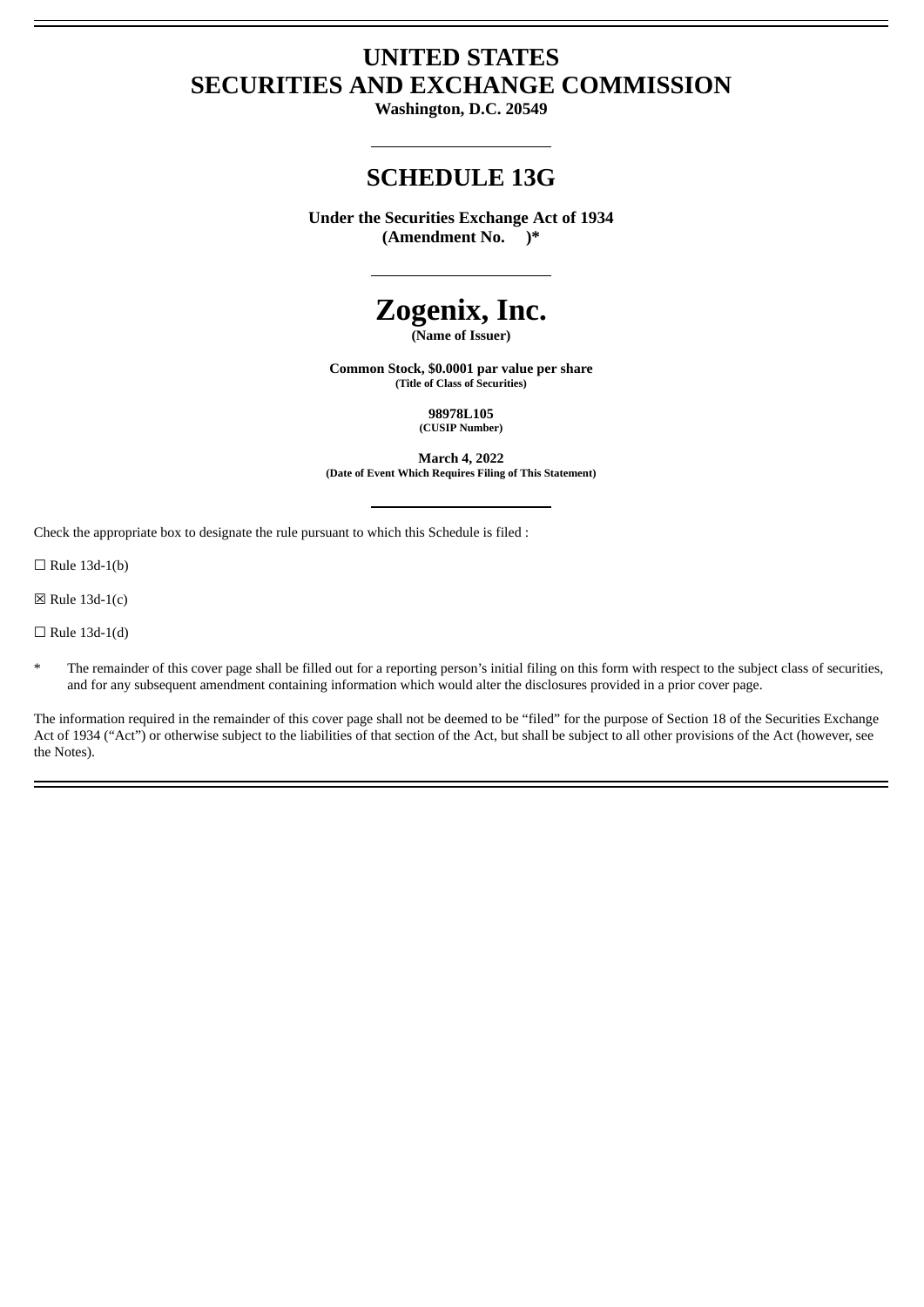| <b>CUSIP No. 98978L105</b>                             |                                                                  |                 | <b>SCHEDULE 13G</b>                                          | Page 2 of 14 Pages |  |  |  |
|--------------------------------------------------------|------------------------------------------------------------------|-----------------|--------------------------------------------------------------|--------------------|--|--|--|
| $\mathbf{1}$                                           | <b>NAMES OF REPORTING PERSON</b>                                 |                 |                                                              |                    |  |  |  |
|                                                        | Double Black Diamond Offshore Ltd.                               |                 |                                                              |                    |  |  |  |
| $\overline{2}$                                         | CHECK THE APPROPRIATE BOX IF A MEMBER OF A GROUP                 |                 |                                                              |                    |  |  |  |
|                                                        | (a) $\Box$                                                       | $(b) \boxtimes$ |                                                              |                    |  |  |  |
| 3                                                      | <b>SEC USE ONLY</b>                                              |                 |                                                              |                    |  |  |  |
| CITIZENSHIP OR PLACE OF ORGANIZATION<br>$\overline{4}$ |                                                                  |                 |                                                              |                    |  |  |  |
|                                                        | Cayman Islands                                                   |                 |                                                              |                    |  |  |  |
|                                                        |                                                                  | 5               | <b>SOLE VOTING POWER</b>                                     |                    |  |  |  |
|                                                        | <b>NUMBER OF</b>                                                 |                 | $\overline{0}$                                               |                    |  |  |  |
|                                                        | <b>SHARES</b>                                                    | 6               | <b>SHARED VOTING POWER</b>                                   |                    |  |  |  |
|                                                        | <b>BENEFICIALLY</b><br><b>OWNED BY</b>                           |                 | 746,927                                                      |                    |  |  |  |
|                                                        | <b>EACH</b>                                                      | 7               | <b>SOLE DISPOSITIVE POWER</b>                                |                    |  |  |  |
|                                                        | <b>REPORTING</b>                                                 |                 |                                                              |                    |  |  |  |
|                                                        | <b>PERSON</b><br><b>WITH</b>                                     |                 | $\mathbf{0}$                                                 |                    |  |  |  |
|                                                        |                                                                  | 8               | SHARED DISPOSITIVE POWER                                     |                    |  |  |  |
|                                                        |                                                                  |                 | 746,927                                                      |                    |  |  |  |
| 9                                                      |                                                                  |                 | AGGREGATE AMOUNT BENEFICIALLY OWNED BY EACH REPORTING PERSON |                    |  |  |  |
|                                                        | 746,927                                                          |                 |                                                              |                    |  |  |  |
| 10                                                     | CHECK IF THE AGGREGATE AMOUNT IN ROW (9) EXCLUDES CERTAIN SHARES |                 |                                                              |                    |  |  |  |
|                                                        | $\Box$                                                           |                 |                                                              |                    |  |  |  |
| 11                                                     | PERCENT OF CLASS REPRESENTED BY AMOUNT IN ROW (9)                |                 |                                                              |                    |  |  |  |
|                                                        | 1.33%                                                            |                 |                                                              |                    |  |  |  |
| 12                                                     | TYPE OF REPORTING PERSON                                         |                 |                                                              |                    |  |  |  |
|                                                        | CO                                                               |                 |                                                              |                    |  |  |  |
|                                                        |                                                                  |                 |                                                              |                    |  |  |  |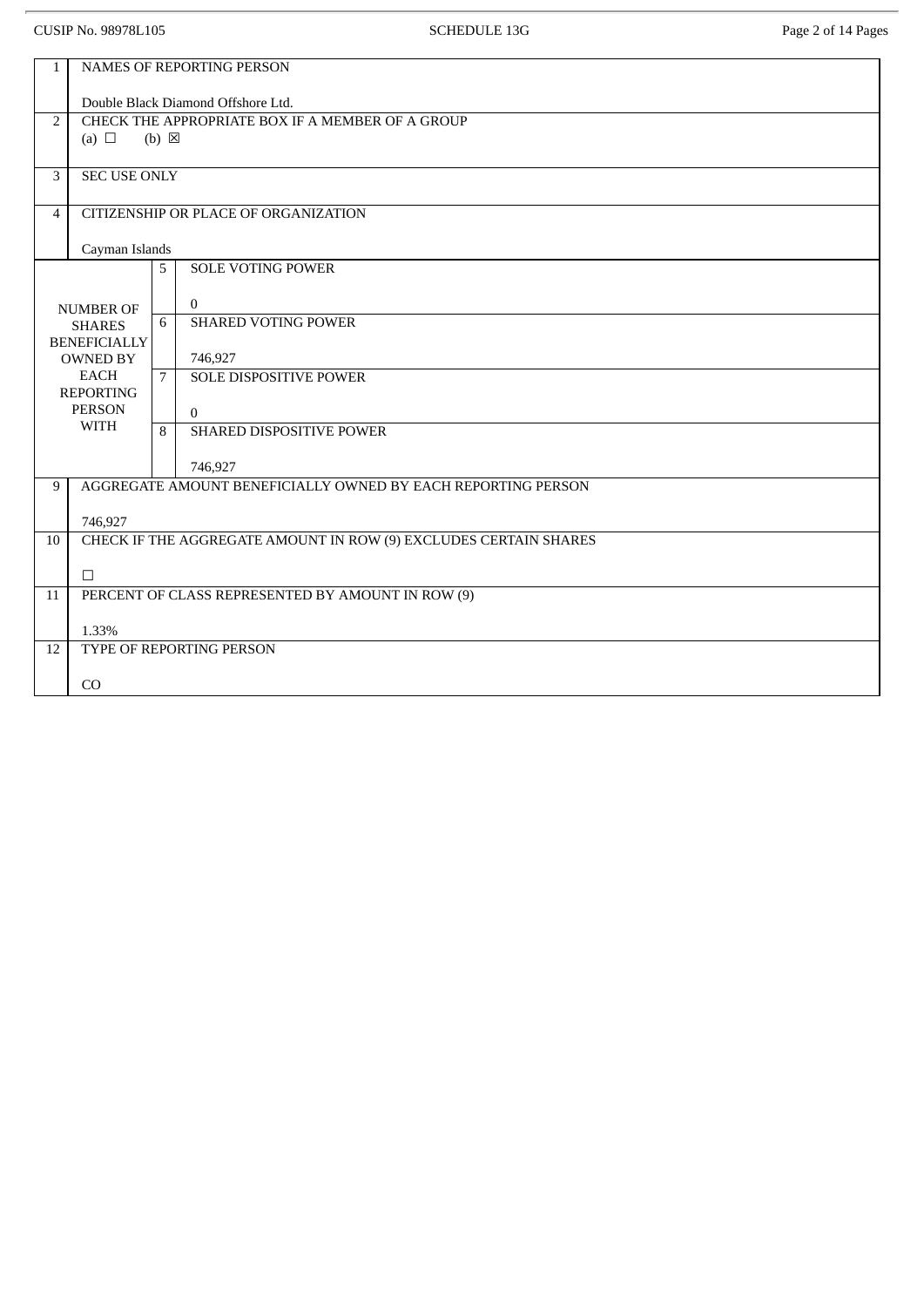| <b>CUSIP No. 98978L105</b>        |                                                                  |   | <b>SCHEDULE 13G</b>                  | Page 3 of 14 Pages |  |  |  |
|-----------------------------------|------------------------------------------------------------------|---|--------------------------------------|--------------------|--|--|--|
| $\mathbf{1}$                      |                                                                  |   | NAMES OF REPORTING PERSON            |                    |  |  |  |
|                                   | Black Diamond Arbitrage Offshore Ltd.                            |   |                                      |                    |  |  |  |
| 2                                 | CHECK THE APPROPRIATE BOX IF A MEMBER OF A GROUP                 |   |                                      |                    |  |  |  |
|                                   | (a) $\Box$<br>$(b) \boxtimes$                                    |   |                                      |                    |  |  |  |
| $\mathbf{3}$                      | <b>SEC USE ONLY</b>                                              |   |                                      |                    |  |  |  |
| $\overline{4}$                    |                                                                  |   | CITIZENSHIP OR PLACE OF ORGANIZATION |                    |  |  |  |
|                                   | Cayman Islands                                                   |   |                                      |                    |  |  |  |
|                                   |                                                                  | 5 | <b>SOLE VOTING POWER</b>             |                    |  |  |  |
|                                   | <b>NUMBER OF</b>                                                 |   | $\mathbf{0}$                         |                    |  |  |  |
|                                   | <b>SHARES</b>                                                    | 6 | <b>SHARED VOTING POWER</b>           |                    |  |  |  |
|                                   | <b>BENEFICIALLY</b><br><b>OWNED BY</b>                           |   | 2,467,553                            |                    |  |  |  |
|                                   | <b>EACH</b>                                                      |   | <b>SOLE DISPOSITIVE POWER</b>        |                    |  |  |  |
| <b>REPORTING</b><br><b>PERSON</b> |                                                                  |   | $\overline{0}$                       |                    |  |  |  |
|                                   | <b>WITH</b>                                                      | 8 | SHARED DISPOSITIVE POWER             |                    |  |  |  |
|                                   |                                                                  |   | 2,467,553                            |                    |  |  |  |
| 9                                 | AGGREGATE AMOUNT BENEFICIALLY OWNED BY EACH REPORTING PERSON     |   |                                      |                    |  |  |  |
|                                   | 2,467,553                                                        |   |                                      |                    |  |  |  |
| $\overline{10}$                   | CHECK IF THE AGGREGATE AMOUNT IN ROW (9) EXCLUDES CERTAIN SHARES |   |                                      |                    |  |  |  |
|                                   | $\Box$                                                           |   |                                      |                    |  |  |  |
| 11                                | PERCENT OF CLASS REPRESENTED BY AMOUNT IN ROW (9)                |   |                                      |                    |  |  |  |
|                                   | 4.39%                                                            |   |                                      |                    |  |  |  |
| 12                                | TYPE OF REPORTING PERSON                                         |   |                                      |                    |  |  |  |
|                                   | CO                                                               |   |                                      |                    |  |  |  |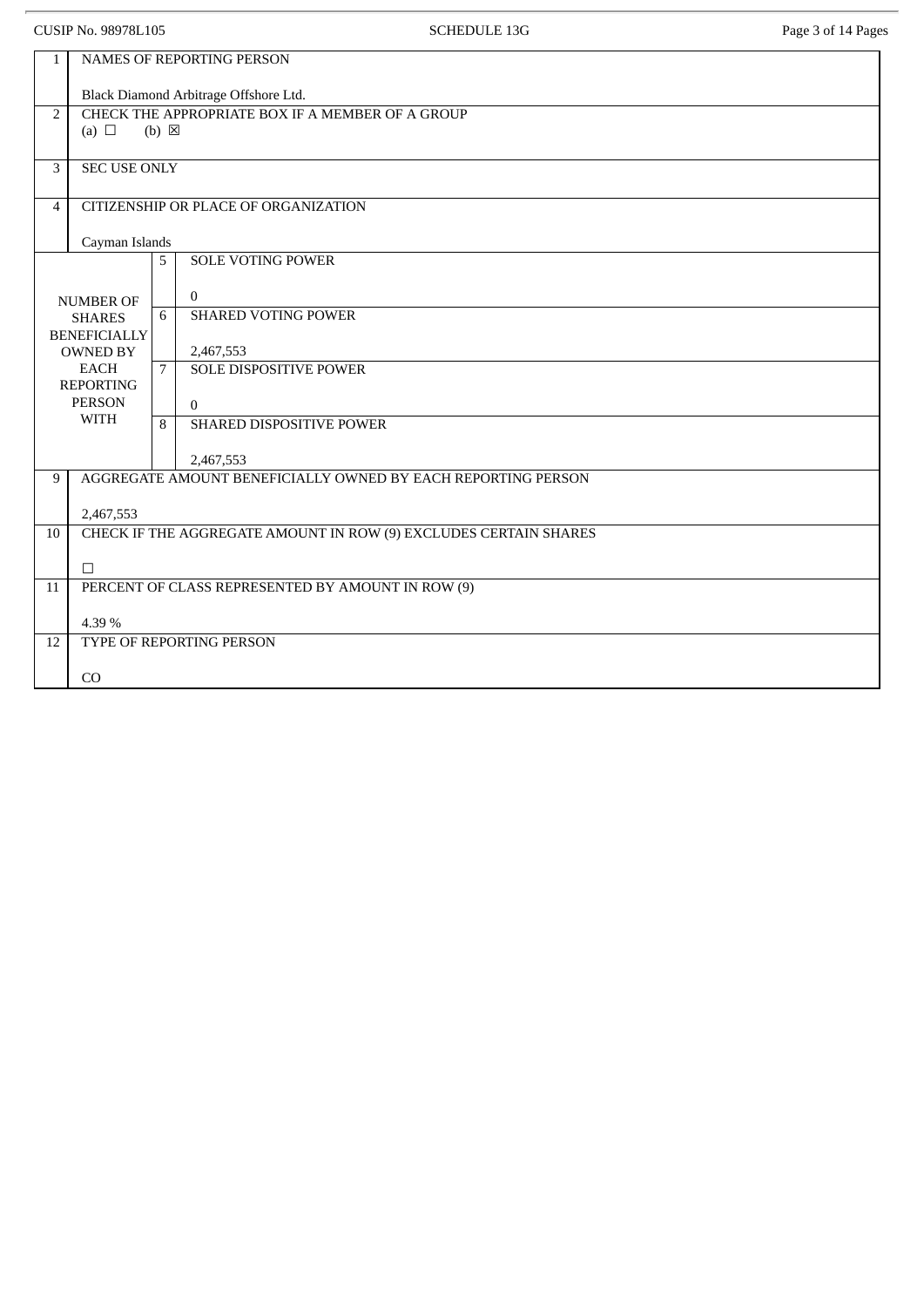| <b>CUSIP No. 98978L105</b>                             |                                                                                   |   | <b>SCHEDULE 13G</b>                      | Page 4 of 14 Pages |  |  |  |
|--------------------------------------------------------|-----------------------------------------------------------------------------------|---|------------------------------------------|--------------------|--|--|--|
| NAMES OF REPORTING PERSON<br>$\mathbf{1}$              |                                                                                   |   |                                          |                    |  |  |  |
|                                                        | Delaware Domiciled Single Investor Limited Partnership - 101                      |   |                                          |                    |  |  |  |
| 2                                                      | CHECK THE APPROPRIATE BOX IF A MEMBER OF A GROUP<br>(a) $\Box$<br>$(b) \boxtimes$ |   |                                          |                    |  |  |  |
| 3                                                      | <b>SEC USE ONLY</b>                                                               |   |                                          |                    |  |  |  |
| CITIZENSHIP OR PLACE OF ORGANIZATION<br>$\overline{4}$ |                                                                                   |   |                                          |                    |  |  |  |
|                                                        | Delaware                                                                          |   |                                          |                    |  |  |  |
|                                                        |                                                                                   | 5 | <b>SOLE VOTING POWER</b>                 |                    |  |  |  |
|                                                        | <b>NUMBER OF</b>                                                                  | 6 | $\bf{0}$<br><b>SHARED VOTING POWER</b>   |                    |  |  |  |
|                                                        | <b>SHARES</b><br><b>BENEFICIALLY</b>                                              |   |                                          |                    |  |  |  |
|                                                        | <b>OWNED BY</b><br><b>EACH</b><br><b>REPORTING</b><br><b>PERSON</b>               |   | 622,468<br><b>SOLE DISPOSITIVE POWER</b> |                    |  |  |  |
|                                                        |                                                                                   |   | $\mathbf{0}$                             |                    |  |  |  |
|                                                        | <b>WITH</b>                                                                       | 8 | SHARED DISPOSITIVE POWER                 |                    |  |  |  |
|                                                        |                                                                                   |   | 622,468                                  |                    |  |  |  |
| 9                                                      | AGGREGATE AMOUNT BENEFICIALLY OWNED BY EACH REPORTING PERSON                      |   |                                          |                    |  |  |  |
| 10                                                     | 622,468                                                                           |   |                                          |                    |  |  |  |
|                                                        | CHECK IF THE AGGREGATE AMOUNT IN ROW (9) EXCLUDES CERTAIN SHARES                  |   |                                          |                    |  |  |  |
| 11                                                     | П<br>PERCENT OF CLASS REPRESENTED BY AMOUNT IN ROW (9)                            |   |                                          |                    |  |  |  |
|                                                        |                                                                                   |   |                                          |                    |  |  |  |
| 12                                                     | 1.11%<br>TYPE OF REPORTING PERSON                                                 |   |                                          |                    |  |  |  |
|                                                        | PN                                                                                |   |                                          |                    |  |  |  |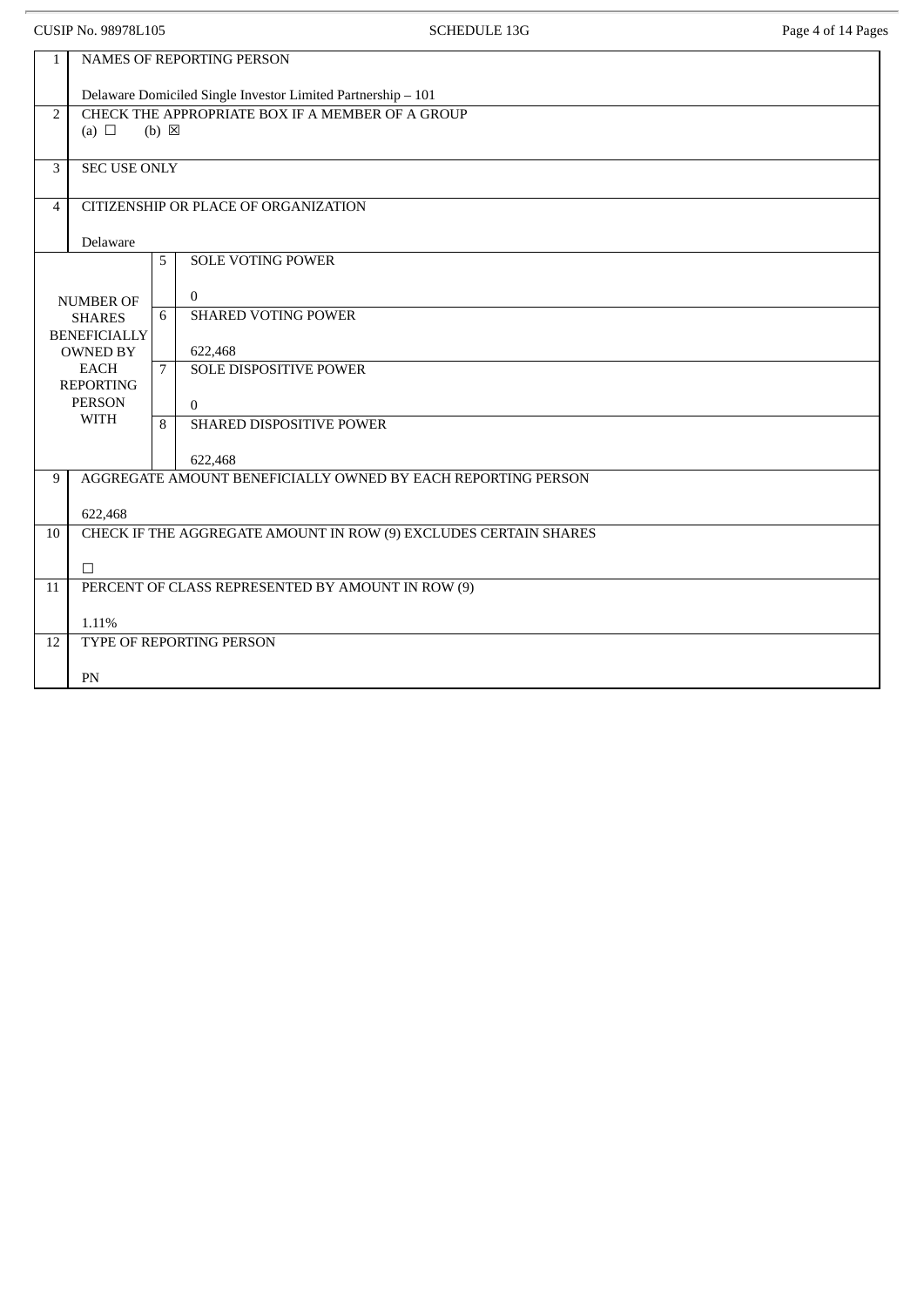|                                      | <b>CUSIP No. 98978L105</b>                                                        |   | <b>SCHEDULE 13G</b>                               | Page 5 of 14 Pages |  |  |
|--------------------------------------|-----------------------------------------------------------------------------------|---|---------------------------------------------------|--------------------|--|--|
| $\mathbf{1}$                         |                                                                                   |   | NAMES OF REPORTING PERSON                         |                    |  |  |
|                                      | Corbin Hedged Equity Fund, L.P.                                                   |   |                                                   |                    |  |  |
| $\overline{2}$                       | CHECK THE APPROPRIATE BOX IF A MEMBER OF A GROUP<br>(a) $\Box$<br>$(b) \boxtimes$ |   |                                                   |                    |  |  |
|                                      |                                                                                   |   |                                                   |                    |  |  |
| 3                                    | <b>SEC USE ONLY</b>                                                               |   |                                                   |                    |  |  |
| $\overline{4}$                       |                                                                                   |   | CITIZENSHIP OR PLACE OF ORGANIZATION              |                    |  |  |
|                                      | Delaware                                                                          |   |                                                   |                    |  |  |
|                                      |                                                                                   | 5 | <b>SOLE VOTING POWER</b>                          |                    |  |  |
|                                      | <b>NUMBER OF</b>                                                                  |   | $\overline{0}$                                    |                    |  |  |
| <b>SHARES</b><br><b>BENEFICIALLY</b> |                                                                                   | 6 | <b>SHARED VOTING POWER</b>                        |                    |  |  |
|                                      | <b>OWNED BY</b><br><b>EACH</b>                                                    |   | 163,052<br><b>SOLE DISPOSITIVE POWER</b>          |                    |  |  |
|                                      | <b>REPORTING</b><br><b>PERSON</b><br><b>WITH</b>                                  |   |                                                   |                    |  |  |
|                                      |                                                                                   |   | $\overline{0}$<br><b>SHARED DISPOSITIVE POWER</b> |                    |  |  |
|                                      |                                                                                   |   |                                                   |                    |  |  |
| 9                                    | 163,052<br>AGGREGATE AMOUNT BENEFICIALLY OWNED BY EACH REPORTING PERSON           |   |                                                   |                    |  |  |
|                                      | 163,052                                                                           |   |                                                   |                    |  |  |
| 10                                   | CHECK IF THE AGGREGATE AMOUNT IN ROW (9) EXCLUDES CERTAIN SHARES                  |   |                                                   |                    |  |  |
|                                      | $\Box$                                                                            |   |                                                   |                    |  |  |
| 11                                   | PERCENT OF CLASS REPRESENTED BY AMOUNT IN ROW (9)                                 |   |                                                   |                    |  |  |
|                                      | 0.29%                                                                             |   |                                                   |                    |  |  |
| 12                                   | TYPE OF REPORTING PERSON                                                          |   |                                                   |                    |  |  |
|                                      | PN                                                                                |   |                                                   |                    |  |  |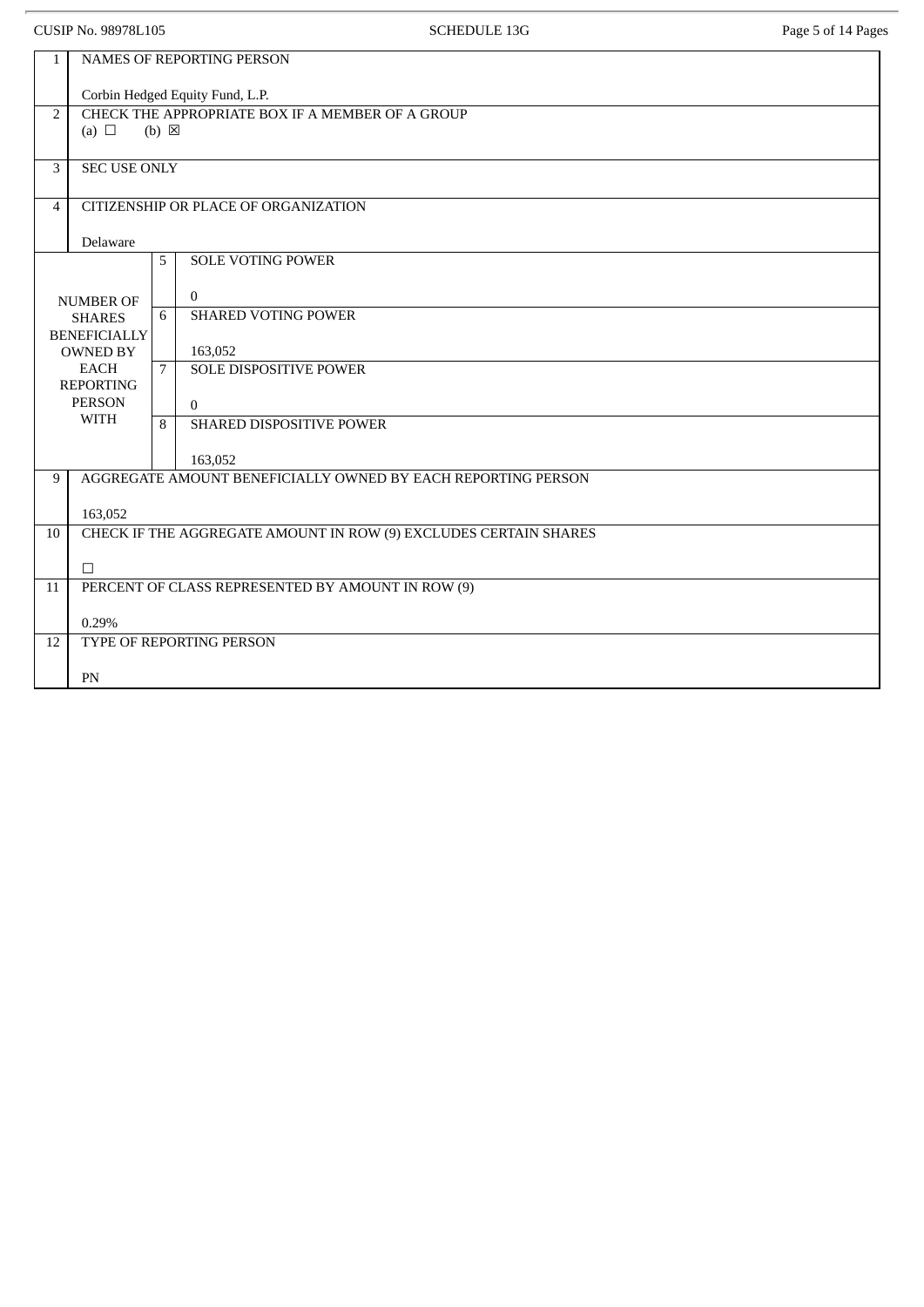|                                                                                                                                                | <b>CUSIP No. 98978L105</b>                                                                                 |                | <b>SCHEDULE 13G</b>                                     | Page 6 of 14 Pages |  |  |  |
|------------------------------------------------------------------------------------------------------------------------------------------------|------------------------------------------------------------------------------------------------------------|----------------|---------------------------------------------------------|--------------------|--|--|--|
| 1                                                                                                                                              | NAMES OF REPORTING PERSON                                                                                  |                |                                                         |                    |  |  |  |
| $\overline{2}$                                                                                                                                 | Carlson Capital, L.P.<br>CHECK THE APPROPRIATE BOX IF A MEMBER OF A GROUP<br>(a) $\Box$<br>$(b) \boxtimes$ |                |                                                         |                    |  |  |  |
| 3                                                                                                                                              | <b>SEC USE ONLY</b>                                                                                        |                |                                                         |                    |  |  |  |
| 4                                                                                                                                              | CITIZENSHIP OR PLACE OF ORGANIZATION<br>Delaware                                                           |                |                                                         |                    |  |  |  |
|                                                                                                                                                |                                                                                                            | 5              | <b>SOLE VOTING POWER</b>                                |                    |  |  |  |
| <b>NUMBER OF</b><br><b>SHARES</b><br><b>BENEFICIALLY</b><br><b>OWNED BY</b><br><b>EACH</b><br><b>REPORTING</b><br><b>PERSON</b><br><b>WITH</b> |                                                                                                            | 6              | $\mathbf{0}$<br><b>SHARED VOTING POWER</b><br>4,000,000 |                    |  |  |  |
|                                                                                                                                                |                                                                                                            | $\overline{7}$ | <b>SOLE DISPOSITIVE POWER</b><br>$\Omega$               |                    |  |  |  |
|                                                                                                                                                |                                                                                                            | 8              | SHARED DISPOSITIVE POWER<br>4,000,000                   |                    |  |  |  |
| 9                                                                                                                                              | AGGREGATE AMOUNT BENEFICIALLY OWNED BY EACH REPORTING PERSON<br>4,000,000                                  |                |                                                         |                    |  |  |  |
| 10                                                                                                                                             | CHECK IF THE AGGREGATE AMOUNT IN ROW (9) EXCLUDES CERTAIN SHARES                                           |                |                                                         |                    |  |  |  |
| 11                                                                                                                                             | $\Box$<br>PERCENT OF CLASS REPRESENTED BY AMOUNT IN ROW (9)                                                |                |                                                         |                    |  |  |  |
| 12                                                                                                                                             | 7.11%<br>TYPE OF REPORTING PERSON                                                                          |                |                                                         |                    |  |  |  |
|                                                                                                                                                | PN, IA                                                                                                     |                |                                                         |                    |  |  |  |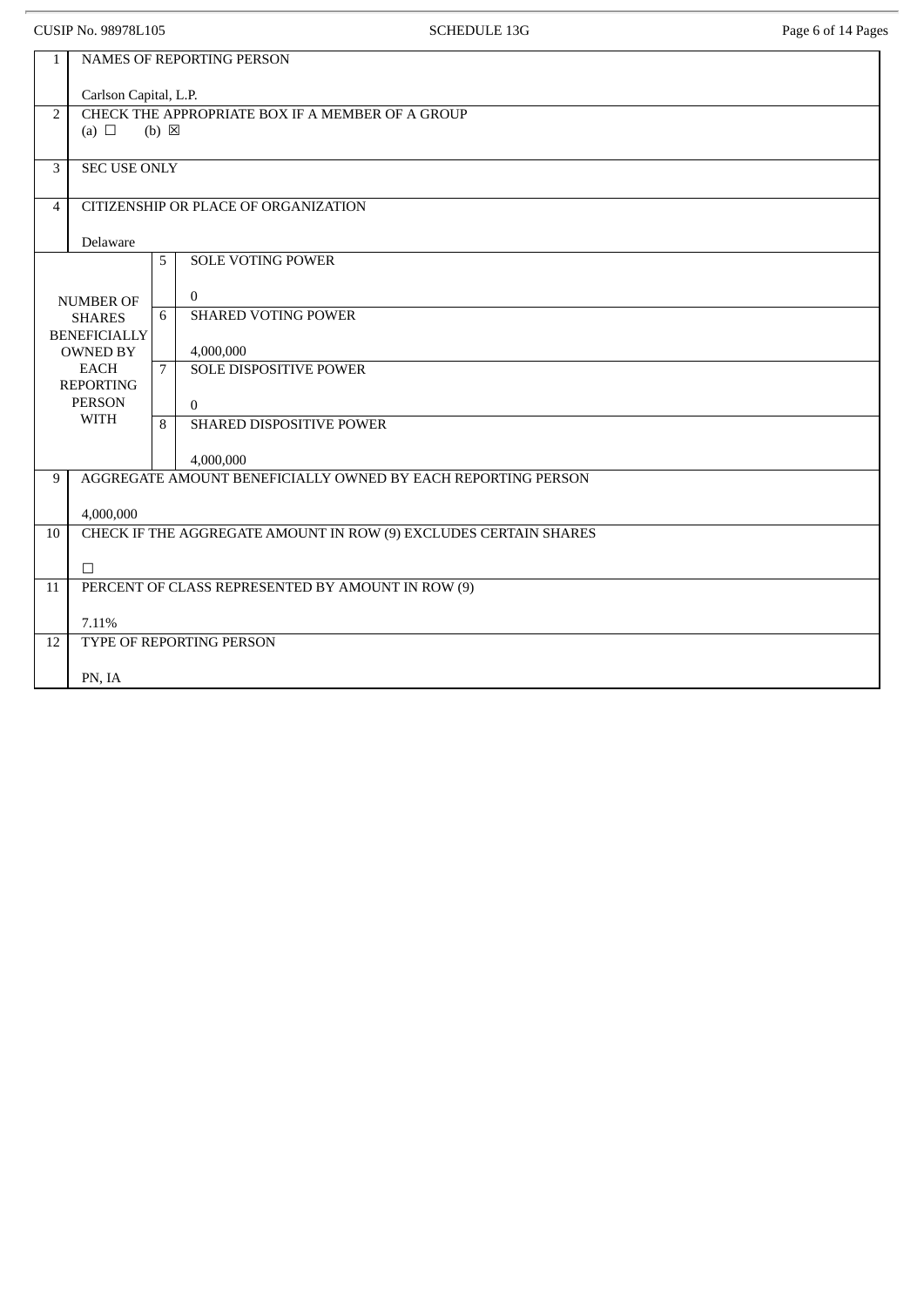|                | CUSIP No. 98978L105                                                           |                 | <b>SCHEDULE 13G</b>                                                       | Page 7 of 14 Pages |  |  |
|----------------|-------------------------------------------------------------------------------|-----------------|---------------------------------------------------------------------------|--------------------|--|--|
| $\mathbf{1}$   |                                                                               |                 | NAMES OF REPORTING PERSON                                                 |                    |  |  |
|                | Asgard Investment Corp. II                                                    |                 |                                                                           |                    |  |  |
| 2              | CHECK THE APPROPRIATE BOX IF A MEMBER OF A GROUP                              |                 |                                                                           |                    |  |  |
|                | (a) $\Box$                                                                    | $(b) \boxtimes$ |                                                                           |                    |  |  |
| 3              | <b>SEC USE ONLY</b>                                                           |                 |                                                                           |                    |  |  |
| $\overline{4}$ |                                                                               |                 | CITIZENSHIP OR PLACE OF ORGANIZATION                                      |                    |  |  |
|                | Delaware                                                                      |                 |                                                                           |                    |  |  |
|                |                                                                               | 5               | <b>SOLE VOTING POWER</b>                                                  |                    |  |  |
|                |                                                                               |                 | $\overline{0}$                                                            |                    |  |  |
|                | <b>NUMBER OF</b><br><b>SHARES</b>                                             | 6               | <b>SHARED VOTING POWER</b>                                                |                    |  |  |
|                | <b>BENEFICIALLY</b>                                                           |                 |                                                                           |                    |  |  |
|                | <b>OWNED BY</b><br><b>EACH</b>                                                |                 | 4,000,000<br><b>SOLE DISPOSITIVE POWER</b>                                |                    |  |  |
|                | <b>REPORTING</b><br><b>PERSON</b>                                             |                 |                                                                           |                    |  |  |
|                | <b>WITH</b>                                                                   | 8               | $\overline{0}$<br>SHARED DISPOSITIVE POWER                                |                    |  |  |
|                |                                                                               |                 |                                                                           |                    |  |  |
| 9              |                                                                               |                 | 4,000,000<br>AGGREGATE AMOUNT BENEFICIALLY OWNED BY EACH REPORTING PERSON |                    |  |  |
|                |                                                                               |                 |                                                                           |                    |  |  |
| 10             | 4,000,000<br>CHECK IF THE AGGREGATE AMOUNT IN ROW (9) EXCLUDES CERTAIN SHARES |                 |                                                                           |                    |  |  |
|                |                                                                               |                 |                                                                           |                    |  |  |
| 11             | $\Box$<br>PERCENT OF CLASS REPRESENTED BY AMOUNT IN ROW (9)                   |                 |                                                                           |                    |  |  |
|                |                                                                               |                 |                                                                           |                    |  |  |
|                | 7.11%                                                                         |                 |                                                                           |                    |  |  |
| 12             | TYPE OF REPORTING PERSON                                                      |                 |                                                                           |                    |  |  |
|                | CO                                                                            |                 |                                                                           |                    |  |  |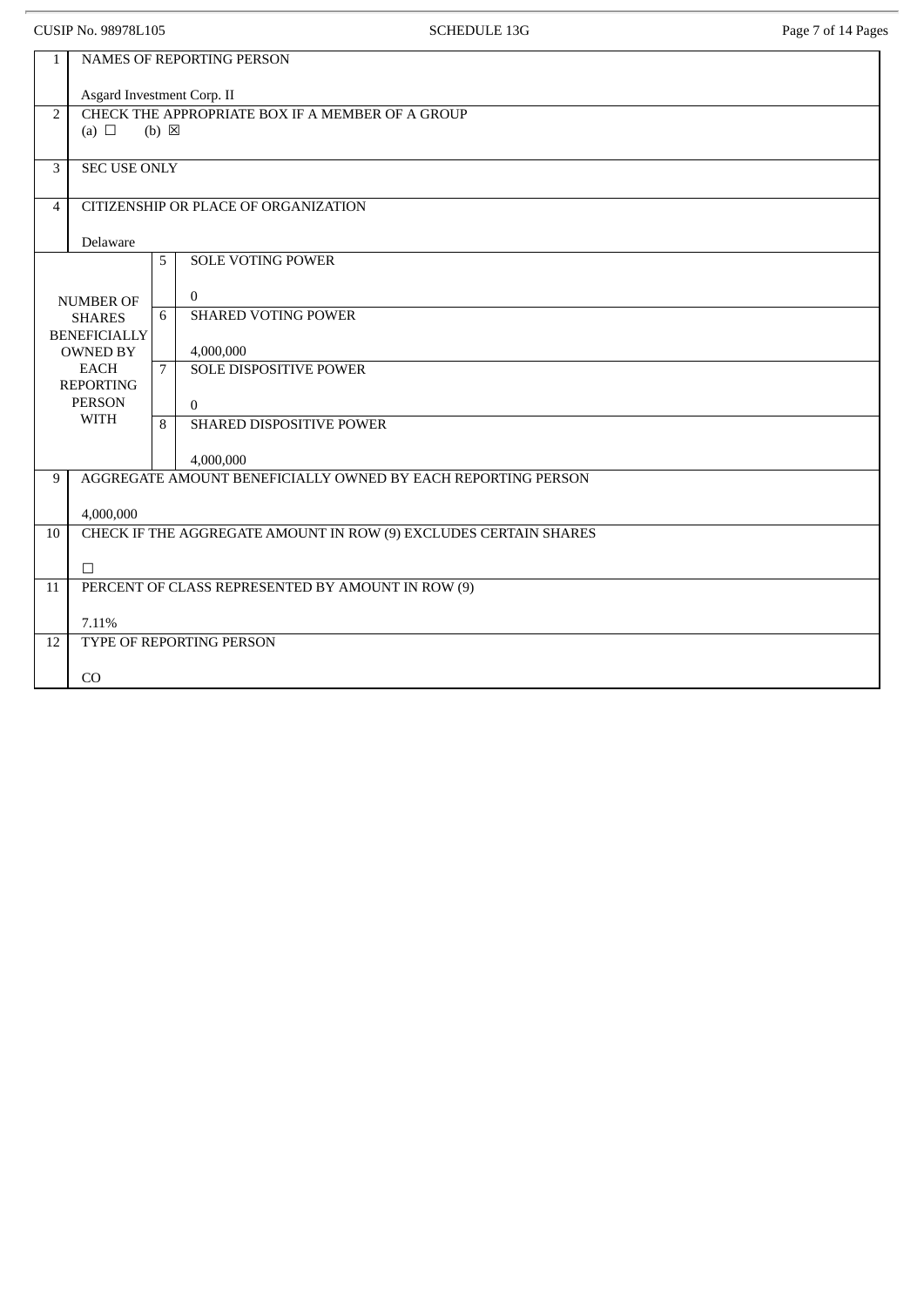|                | CUSIP No. 98978L105                                                           |                 | <b>SCHEDULE 13G</b>                                                       | Page 8 of 14 Pages |  |  |  |
|----------------|-------------------------------------------------------------------------------|-----------------|---------------------------------------------------------------------------|--------------------|--|--|--|
| $\mathbf{1}$   | NAMES OF REPORTING PERSON                                                     |                 |                                                                           |                    |  |  |  |
|                | Clint D. Carlson                                                              |                 |                                                                           |                    |  |  |  |
| $\overline{2}$ | (a) $\Box$                                                                    | $(b) \boxtimes$ | CHECK THE APPROPRIATE BOX IF A MEMBER OF A GROUP                          |                    |  |  |  |
|                |                                                                               |                 |                                                                           |                    |  |  |  |
| 3              | <b>SEC USE ONLY</b>                                                           |                 |                                                                           |                    |  |  |  |
| $\overline{4}$ |                                                                               |                 | CITIZENSHIP OR PLACE OF ORGANIZATION                                      |                    |  |  |  |
|                | <b>United States</b>                                                          |                 |                                                                           |                    |  |  |  |
|                |                                                                               | 5               | <b>SOLE VOTING POWER</b>                                                  |                    |  |  |  |
|                | <b>NUMBER OF</b>                                                              |                 | $\Omega$                                                                  |                    |  |  |  |
|                | <b>SHARES</b><br><b>BENEFICIALLY</b>                                          | 6               | <b>SHARED VOTING POWER</b>                                                |                    |  |  |  |
|                | <b>OWNED BY</b>                                                               |                 | 4,000,000                                                                 |                    |  |  |  |
|                | <b>EACH</b><br><b>REPORTING</b>                                               | 7               | <b>SOLE DISPOSITIVE POWER</b>                                             |                    |  |  |  |
|                | <b>PERSON</b><br><b>WITH</b>                                                  | 8               | $\Omega$<br>SHARED DISPOSITIVE POWER                                      |                    |  |  |  |
|                |                                                                               |                 |                                                                           |                    |  |  |  |
| 9              |                                                                               |                 | 4,000,000<br>AGGREGATE AMOUNT BENEFICIALLY OWNED BY EACH REPORTING PERSON |                    |  |  |  |
|                |                                                                               |                 |                                                                           |                    |  |  |  |
| 10             | 4,000,000<br>CHECK IF THE AGGREGATE AMOUNT IN ROW (9) EXCLUDES CERTAIN SHARES |                 |                                                                           |                    |  |  |  |
|                |                                                                               |                 |                                                                           |                    |  |  |  |
| 11             | $\Box$<br>PERCENT OF CLASS REPRESENTED BY AMOUNT IN ROW (9)                   |                 |                                                                           |                    |  |  |  |
|                |                                                                               |                 |                                                                           |                    |  |  |  |
| 12             | 7.11%<br>TYPE OF REPORTING PERSON                                             |                 |                                                                           |                    |  |  |  |
|                |                                                                               |                 |                                                                           |                    |  |  |  |
|                | IN                                                                            |                 |                                                                           |                    |  |  |  |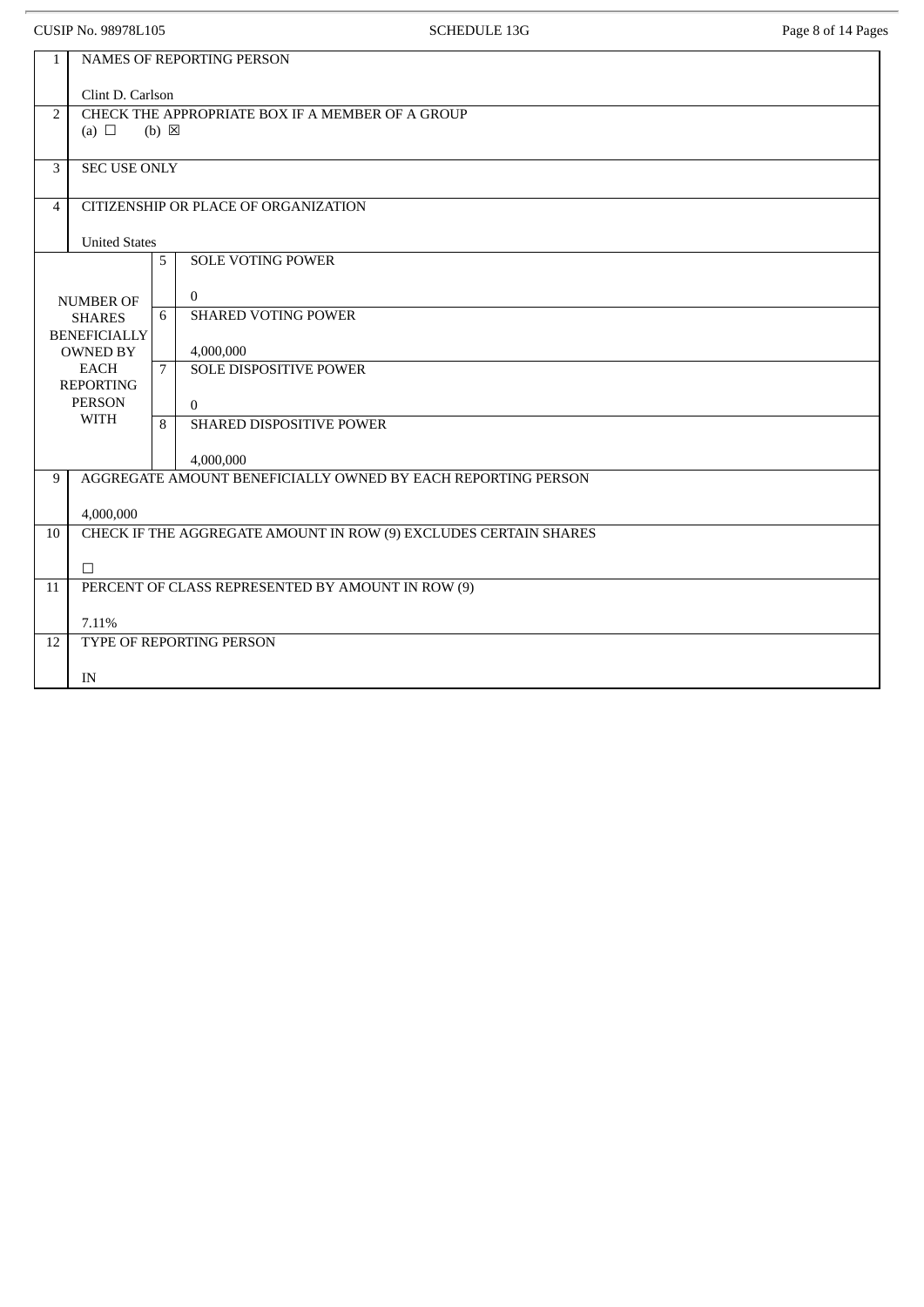# **Item 1(a). NAME OF ISSUER**

Zogenix, Inc., a Delaware corporation (the "Issuer").

#### **Item 1(b). ADDRESS OF ISSUER'S PRINCIPAL EXECUTIVE OFFICES**

5959 Horton Street, Suite 500 Charlotte, North Carolina 28209

#### **Item 2(a). NAME OF PERSON FILING**

This statement is filed by:

(i) Double Black Diamond Offshore Ltd., a Cayman Islands exempted company ("Double Offshore"), with respect to the Common Stock directly held by it;

(ii) Black Diamond Arbitrage Offshore Ltd., a Cayman Islands exempted company ("Arbitrage Offshore"), with respect to the Common Stock directly held by it;

(iii) Delaware Domiciled Single Investor Limited Partnership – 101, a Delaware limited partnership ("SILP");

(iv) Corbin Hedged Equity Fund, L.P., a Delaware Limited Partnership ("Corbin" and together with Double Offshore, Arbitrage Offshore and SILP, the "Funds"), with respect to the Common Stock directly held by it;

(v) Carlson Capital, L.P., a Delaware limited partnership ("Carlson Capital"), which serves as the investment manager to the Funds with respect to any shares of Common Stock of the Issuer held by the Funds;

(vi) Asgard Investment Corp. II, a Delaware corporation ("Asgard II"), which serves as the general partner of Carlson Capital, with respect to the Common Stock directly held by the Funds; and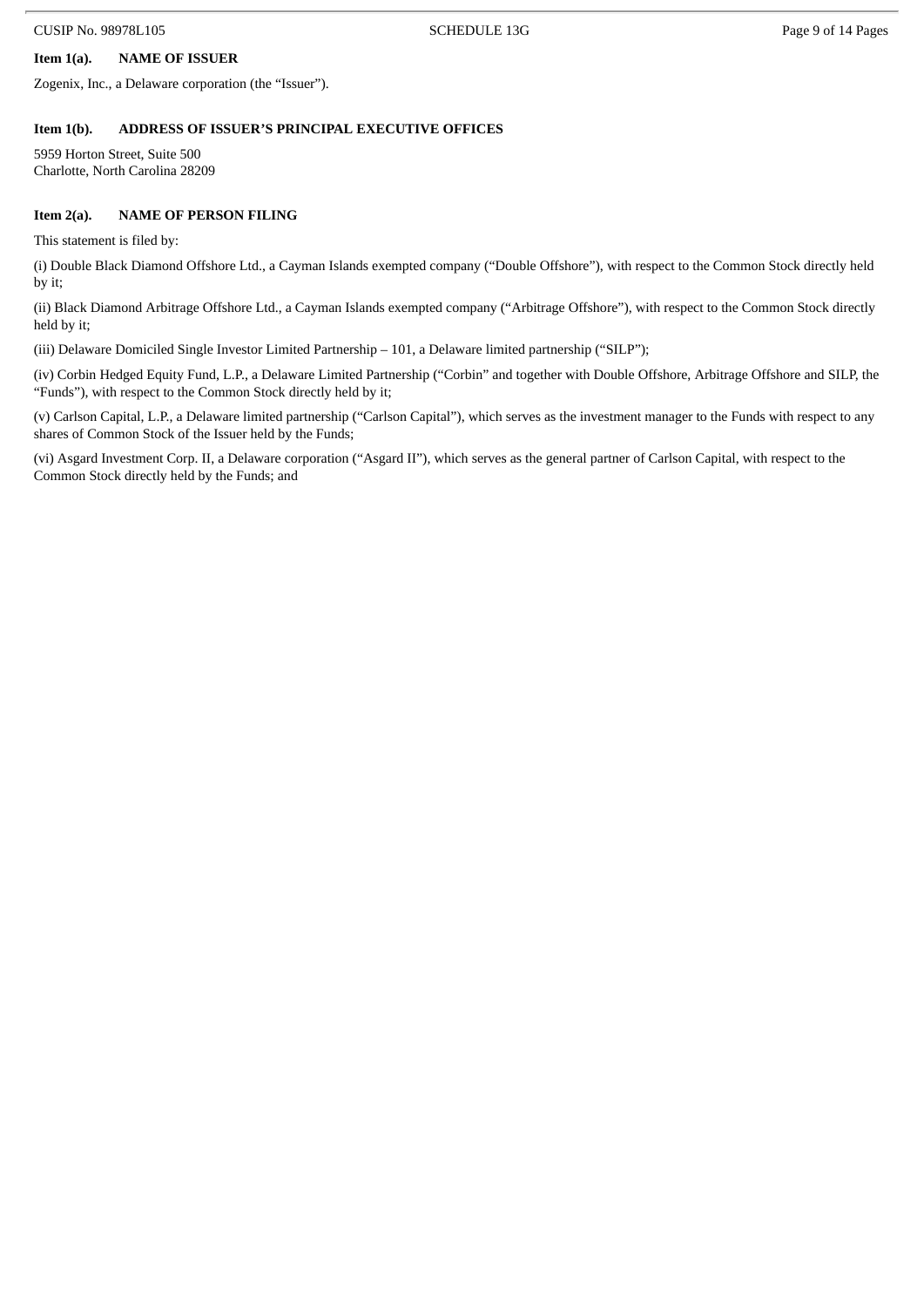#### CUSIP No. 98978L105 CHEDULE 13G Page 10 of 14 Pages

(vii) Mr. Clint D. Carlson, a United States citizen ("Mr. Carlson"), who is the sole stockholder of Asgard II and serves as president of Asgard II and Carlson Capital, with respect to the Common Stock directly held by the Funds.

The foregoing persons are hereinafter sometimes collectively referred to as the "Reporting Persons".

The filing of this statement should not be construed as an admission that any of the Reporting Persons is, for the purposes of Section 13 of the Act, the beneficial owner of the Common Stock reported herein.

#### **Item 2(b). ADDRESS OF PRINCIPAL BUSINESS OFFICE OR, IF NONE, RESIDENCE**

The address of the principal business office of each of the Reporting Persons is 2100 McKinney Avenue, Suite 1800, Dallas, Texas 75201.

#### **Item 2(c). CITIZENSHIP**

Carlson Capital, SILP and Corbin are Delaware limited partnerships. Double Offshore and Arbitrage Offshore are Cayman Islands exempted company or exempted limited partnership. Asgard II is a Delaware corporation. Mr. Carlson is a United States citizen.

#### **Item 2(d). TITLE OF CLASS OF SECURITIES**

Common Stock, par value \$0.0001 per share (the "Common Stock").

#### **Item 2(e). CUSIP No.**

98978L105

#### Item 3. IF THIS STATEMENT IS FILED PURSUANT TO §§ 240.13D-1(B), OR 240.13D-2(B) OR (C), CHECK WHETHER THE **PERSON FILING IS A:**

- (a)  $\Box$  Broker or dealer registered under section 15 of the Act (15 U.S.C. 780);
- (b)  $\Box$  Bank as defined in section 3(a)(6) of the Act (15 U.S.C. 78c);
- (c)  $\Box$  Insurance company as defined in section 3(a)(19) of the Act (15 U.S.C. 78c);
- (d)  $\Box$  Investment company registered under section 8 of the Investment Company Act of 1940 (15 U.S.C. 80a-8);
- (e)  $\boxtimes$  An investment adviser in accordance with § 240.13d-1(b)(1)(ii)(E);
- (f)  $\Box$  An employee benefit plan or endowment fund in accordance with § 240.13d-1(b)(1)(ii)(F);
- $(g)$   $\Box$  A parent holding company or control person in accordance with § 240.13d-1(b)(1)(ii)(G);
- (h)  $\Box$  A savings association as defined in Section 3(b) of the Federal Deposit Insurance Act (12 U.S.C. 1813);
- (i)  $\Box$  A church plan that is excluded from the definition of an investment company under section 3(c)(14) of the Investment Company Act of 1940 (15 U.S.C. 80a-3);
- (j)  $\Box$  A non-U.S. institution in accordance with § 240.13d-1(b)(1)(ii)(J).
- (k)  $\Box$  Group, in accordance with § 240.13d-1(b)(1)(ii)(K).

If filing as a non-U.S. institution in accordance with Section 240.13d-1(b)(1)(ii)(J), please specify the type of institution: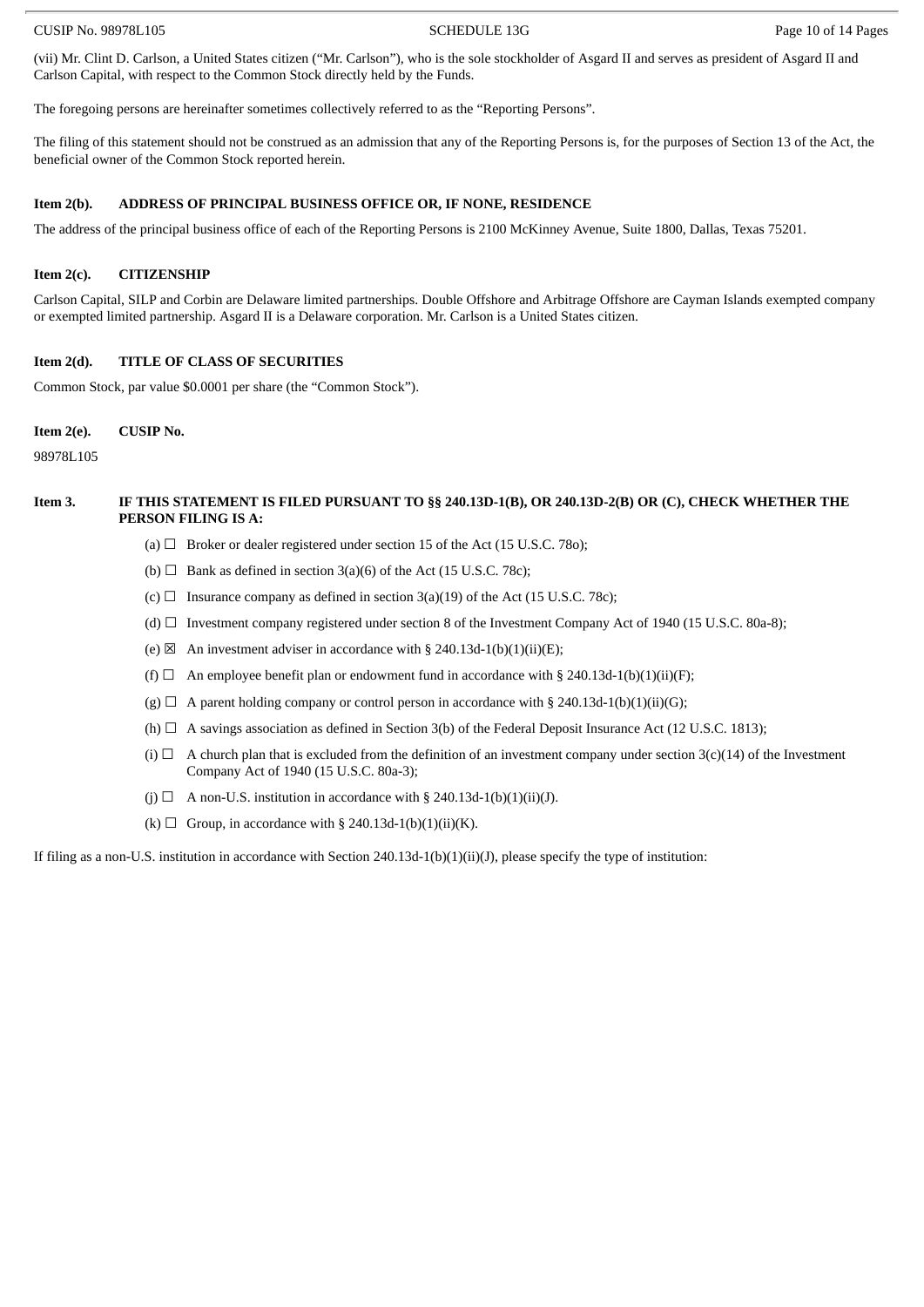# **Item 4. OWNERSHIP**

- A. Double Offshore:
	- (a) Amount beneficially owned: 746,927
	- (b) Percent of class: 1.33%
	- (c) (i) Sole power to vote or direct the vote: 0
		- (ii) Shared power to vote or direct the vote: 746,927
		- (iii) Sole power to dispose or direct the disposition: 0
		- (iv) Shared power to dispose or direct the disposition: 746,927

# B. Arbitrage Offshore:

- (a) Amount beneficially owned: 2,467,553
- (b) Percent of class: 4.39 %
- (c) (i) Sole power to vote or direct the vote: 0
	- (ii) Shared power to vote or direct the vote: 2,467,553
	- (iii) Sole power to dispose or direct the disposition: 0
	- (iv) Shared power to dispose or direct the disposition: 2,467,553

# C. SILP:

- (a) Amount beneficially owned: 622,468
- (b) Percent of class: 1.11%
- (c) (i) Sole power to vote or direct the vote: 0
	- (ii) Shared power to vote or direct the vote: 622,468
	- (iii) Sole power to dispose or direct the disposition: 0
	- (iv) Shared power to dispose or direct the disposition: 622,468

# D. Corbin:

- (a) Amount beneficially owned: 163,052
- (b) Percent of class: 0.29%
- (c) (i) Sole power to vote or direct the vote: 0
	- (ii) Shared power to vote or direct the vote: 163,052
	- (iii) Sole power to dispose or direct the disposition: 0
	- (iv) Shared power to dispose or direct the disposition: 163,052
- E. Carlson Capital:
	- (a) Amount beneficially owned: 4,000,000
	- (b) Percent of class: 7.11%
	- (c) (i) Sole power to vote or direct the vote: 0
		- (ii) Shared power to vote or direct the vote: 4,000,000
		- (iii) Sole power to dispose or direct the disposition: 0
		- (iv) Shared power to dispose or direct the disposition: 4,000,000

# F. Asgard II:

- (a) Amount beneficially owned: 4,000,000
- (b) Percent of class: 7.11%
- (c) (i) Sole power to vote or direct the vote: 0
	- (ii) Shared power to vote or direct the vote: 4,000,000
	- (iii) Sole power to dispose or direct the disposition: 0
	- (iv) Shared power to dispose or direct the disposition: 4,000,000
- G. Mr. Carlson:
	- (a) Amount beneficially owned: 4,000,000
	- (b) Percent of class: 7.11%
	- (c) (i) Sole power to vote or direct the vote: 0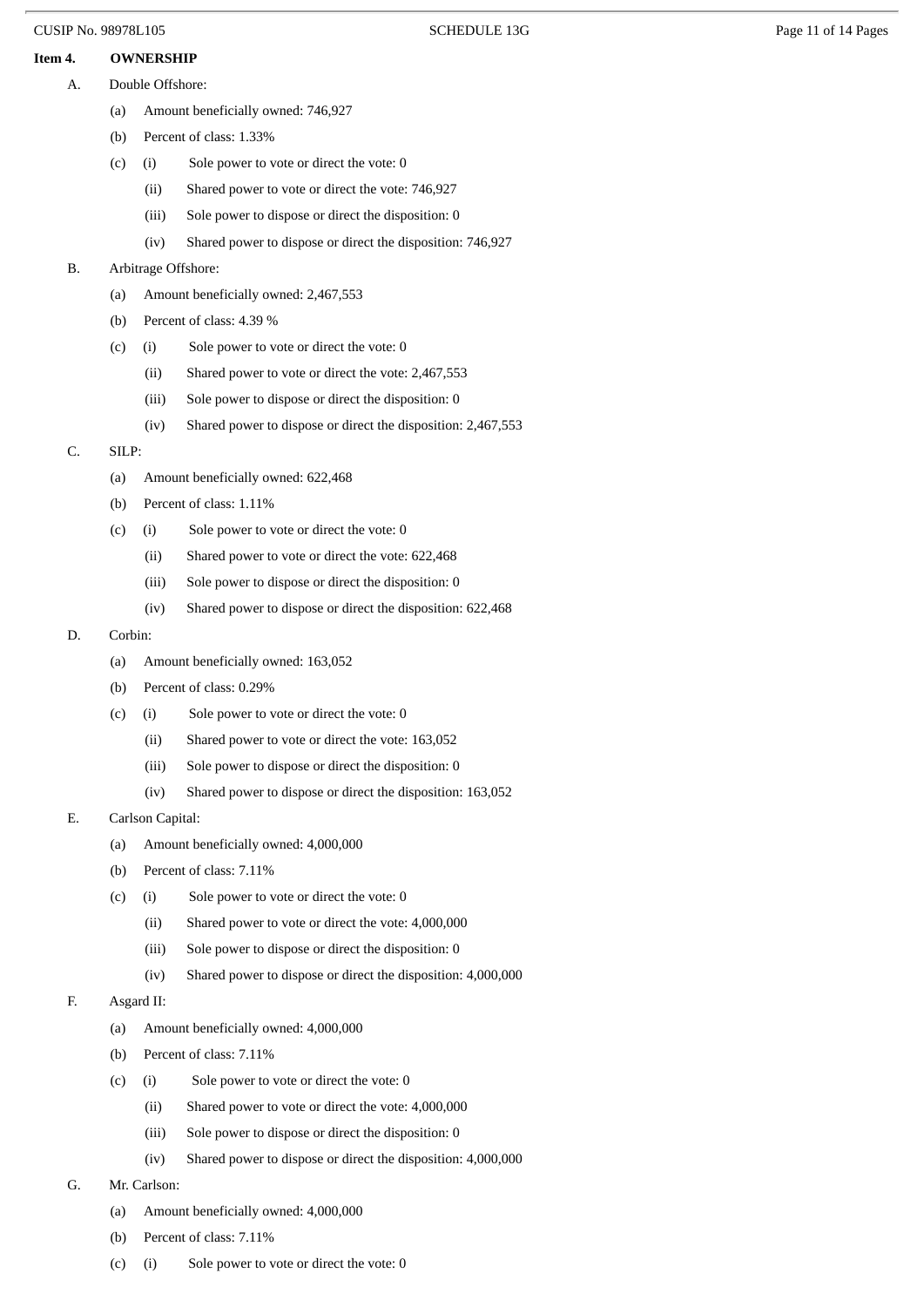- (ii) Shared power to vote or direct the vote: 4,000,000
- (iii) Sole power to dispose or direct the disposition: 0
- (iv) Shared power to dispose or direct the disposition: 4,000,000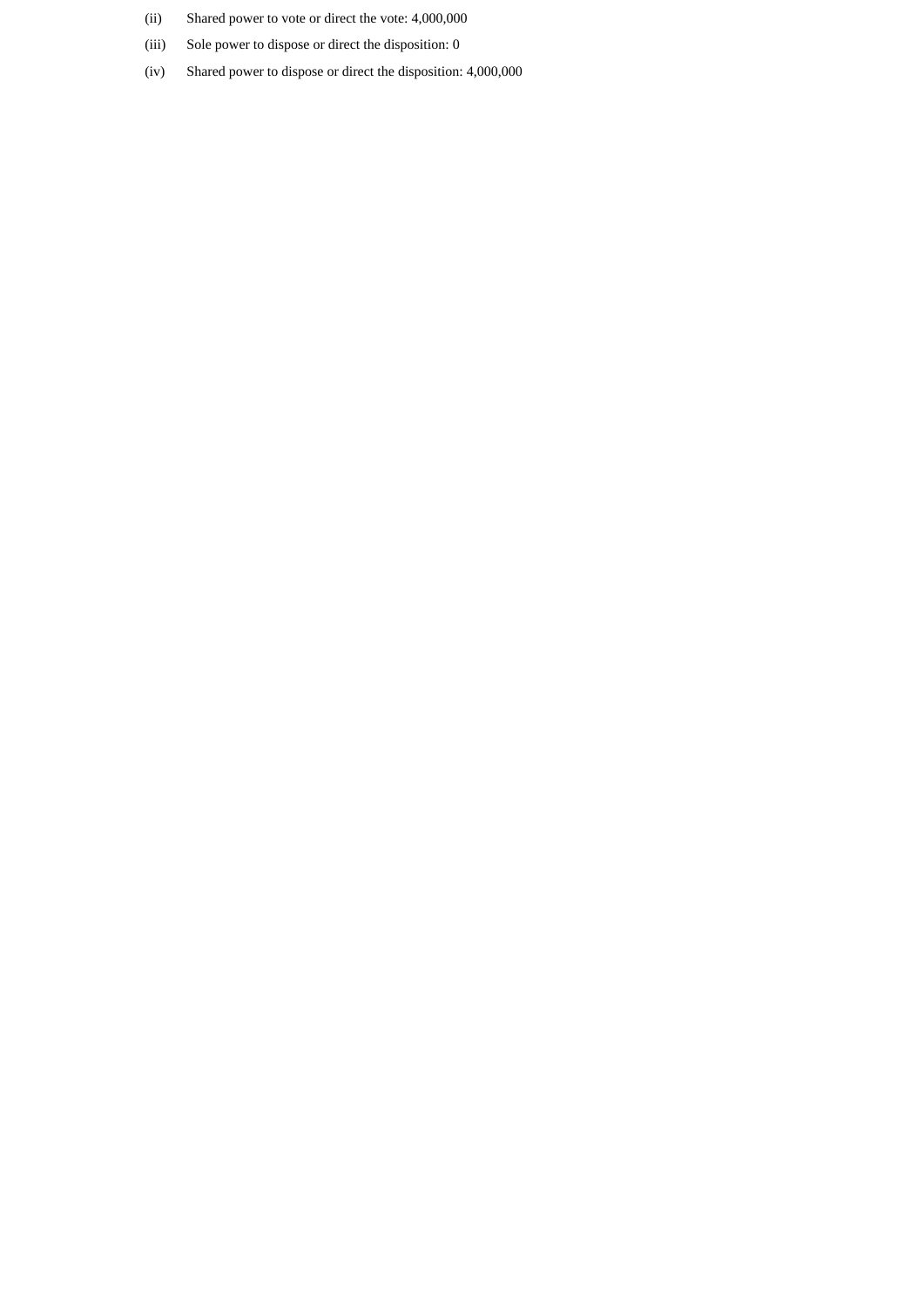#### CUSIP No. 98978L105 CUSIP No. 98978L105

The percentages used herein and in the rest of the Schedule 13G are based on 56,227,441 shares of Common Stock outstanding as of February 25, 2022, as per the Issuer's Form 10-Q dated March 1, 2022. As of March 11, 2022 the Reporting Persons beneficially owned 4,000,000 shares of Common Stock in the aggregate, representing approximately 7.11% of the outstanding Common Stock.

# **Item 5. OWNERSHIP OF FIVE PERCENT OR LESS OF A CLASS**

If this statement is being filed to report the fact that as of the date hereof the reporting person has ceased to be the beneficial owner of more than 5 percent of the class of securities, check the following [ ].

# **Item 6. OWNERSHIP OF MORE THAN FIVE PERCENT ON BEHALF OF ANOTHER PERSON**

Not applicable.

#### **Item 7. IDENTIFICATION AND CLASSIFICATION OF THE SUBSIDIARY WHICH ACQUIRED THE SECURITY BEING REPORTED ON BY THE PARENT HOLDING COMPANY OR CONTROL PERSON**

Not applicable.

# **Item 8. IDENTIFICATION AND CLASSIFICATION OF MEMBERS OF THE GROUP**

Not applicable.

#### **Item 9. NOTICE OF DISSOLUTION OF GROUP**

Not applicable.

#### **Item 10. CERTIFICATION**

Each of the Reporting Persons hereby makes the following certification:

By signing below, each Reporting Person certifies that, to the best of his or its knowledge and belief, the securities referred to above were not acquired and are not held for the purpose of or with the effect of changing or influencing the control of the issuer of the securities and were not acquired and are not held in connection with or as a participant in any transaction having that purpose or effect.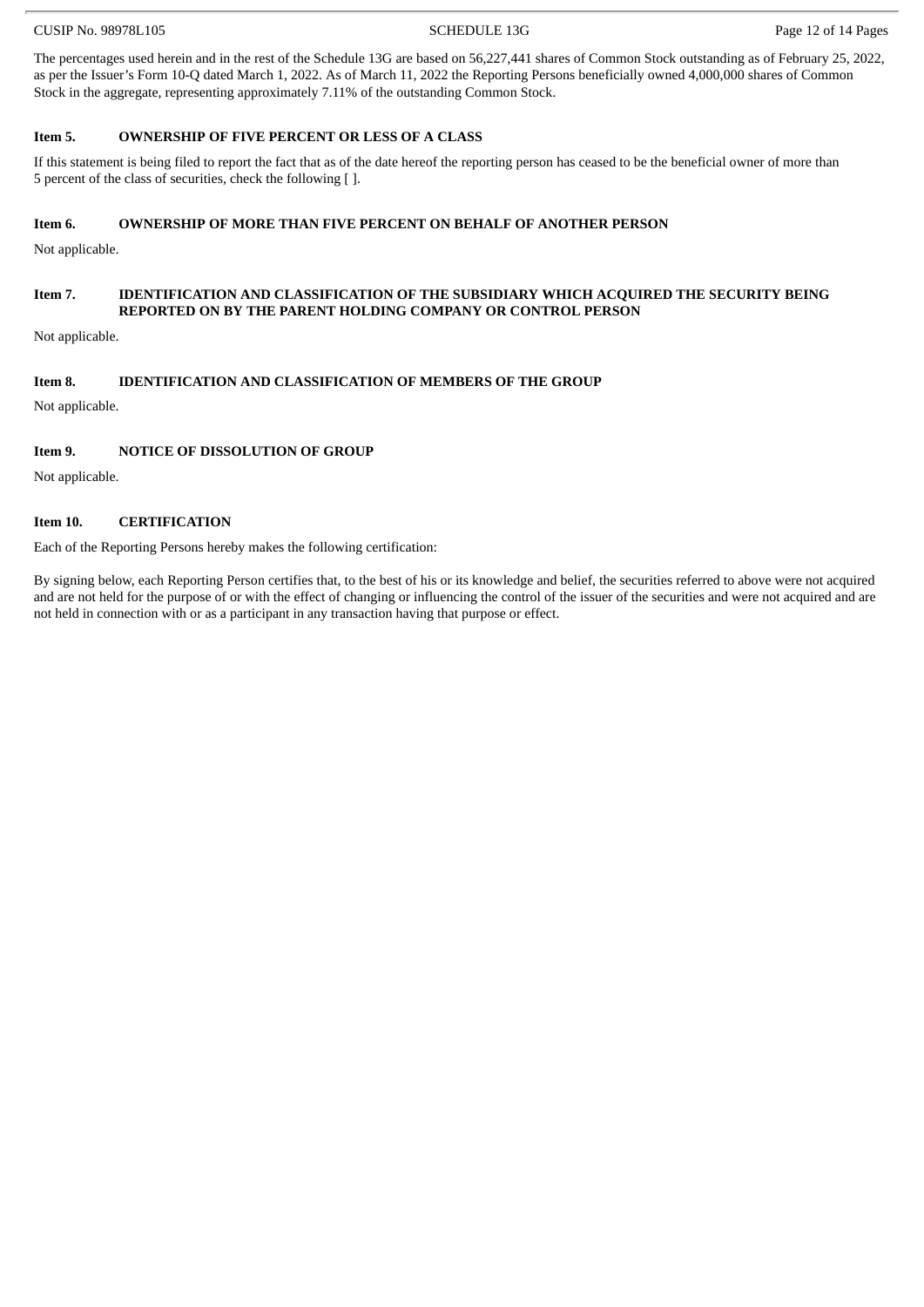#### **SIGNATURES**

After reasonable inquiry and to the best of his or its knowledge and belief, each of the undersigned certifies that the information set forth in this statement is true, complete and correct.

DATED: March 11, 2022

# **DOUBLE BLACK DIAMOND OFFSHORE LTD.**

By: Carlson Capital, L.P., its investment manager

By: Asgard Investment Corp. II, its general partner

By: /s/ Clint D. Carlson Name: Clint D. Carlson Title: President

#### **BLACK DIAMOND ARBITRAGE OFFSHORE LTD.**

By: Carlson Capital, L.P., its investment manager

By: Asgard Investment Corp. II, its general partner

By: /s/ Clint D. Carlson Name: Clint D. Carlson

Title: President

#### **DELAWARE DOMICILED SINGLE INVESTOR LIMITED PARTNERSHIP - 101**

By: Carlson Capital, L.P., its investment manager

By: Asgard Investment Corp. II, its general partner

By: /s/ Clint D. Carlson

Name: Clint D. Carlson Title: President

#### **CORBIN HEDGED EQUITY FUND, L.P.**

By: Carlson Capital, L.P., its investment manager

By: Asgard Investment Corp. II, its general partner

By: /s/ Clint D. Carlson Name: Clint D. Carlson Title: President

## **CARLSON CAPITAL, L.P.**

By: Asgard Investment Corp. II, its general partner

By: /s/ Clint D. Carlson Name: Clint D. Carlson

Title: President

# **ASGARD INVESTMENT CORP. II**

By: /s/ Clint D. Carlson Name: Clint D. Carlson Title: President